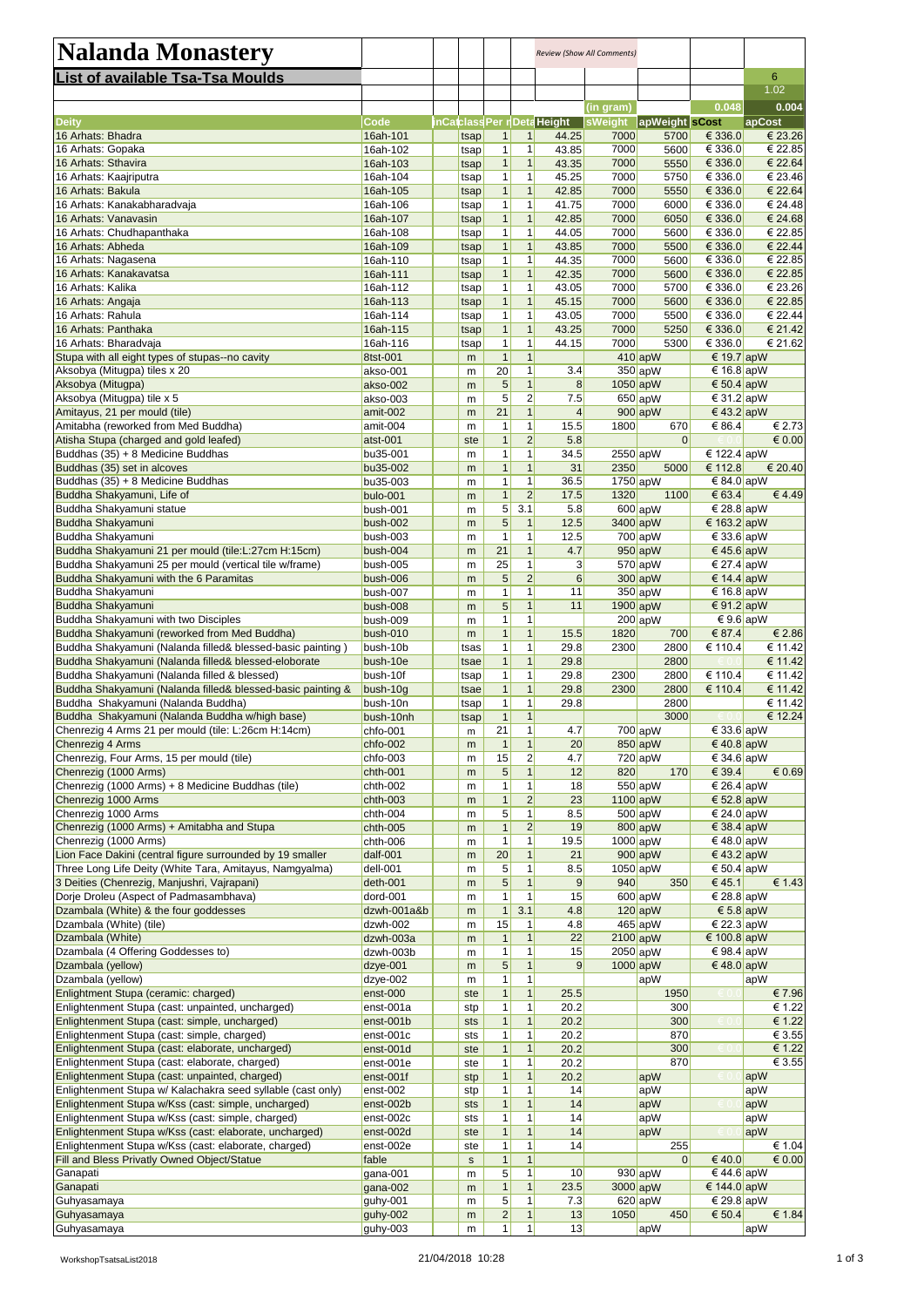|                                                                                  |                        |            |                              |                               |                              | (in gram)              |                        | 0.048                     | 0.004            |
|----------------------------------------------------------------------------------|------------------------|------------|------------------------------|-------------------------------|------------------------------|------------------------|------------------------|---------------------------|------------------|
| <b>Deity</b>                                                                     | <b>Code</b>            |            |                              |                               | inCatclass Per r Deta Height | sWeight                | apWeight sCost         |                           | apCost           |
| Gyalwa Gyatso                                                                    | gyal-001               | m          | 5 <sup>1</sup>               | 3.1                           | 6.3                          |                        | $685$ <sub>ap</sub> W  | € 32.9 apW                |                  |
| Hayagriva with consort                                                           | haya-001               | m          | 1                            | $\mathbf 1$                   | 13.5                         |                        | $700$ apW              | € 33.6 apW                |                  |
| Hayagriva (Most Secret)                                                          | haya-002               | m          | 6                            | 3.1                           | 5.8                          |                        | $500$ apW              | € 24.0 apW                |                  |
| Heruka w/Consort                                                                 | heru-001               | m          | 1                            | $\mathbf 1$                   | 16                           |                        | $650$ <sub>ap</sub> W  | € 31.2 $apW$              |                  |
| Kadampa Base (cast: unpainted, uncharged)                                        | kasb-001a              | stp        | 1                            | $\mathbf{1}$                  | 24                           |                        |                        |                           | € 0.00           |
| Kadampa Base (cast: simple, uncharged)                                           | kasb-001b              | sts        | $\mathbf{1}$                 | $\mathbf 1$                   | 24                           |                        |                        |                           | € 0.00           |
| Kadampa Base (cast: simple, charged)                                             | kasb-001c              | sts        | 1                            | $\mathbf{1}$                  | 24                           |                        | $\Omega$               |                           | € 0.00           |
| Lg Kadampa Stupa (cast: unpainted, uncharged)                                    | kast-000a              | stp        | $\overline{1}$               | $\mathbf{1}$                  | 67.5                         |                        | $\Omega$               |                           | € 0.00           |
| Lg Kadampa Stupa (cast: simple, uncharged)                                       | kast-000b              | sts        | 1                            | $\mathbf{1}$                  | 67.5                         |                        |                        |                           | $\in 0.00$       |
| Lg Kadampa Stupa (cast: simple, charged)                                         | kast-000c              | sts        | $\mathbf{1}$                 | $\mathbf{1}$                  | 67.5                         |                        |                        |                           | € 0.00           |
| Lg Kadampa Stupa (cast: elaborate, uncharged)                                    | kast-000d              | ste        | 1                            | $\mathbf{1}$                  | 67.5                         |                        |                        |                           | $\in 0.00$       |
| Lg Kadampa Stupa (cast: elaborate, charged)                                      | kast-000e              | ste        | 1                            | $\mathbf{1}$                  | 67.5                         |                        |                        |                           | € 0.00           |
| Kadampa Stupa (mold)                                                             | kast-001               | m          | 1                            | $\mathbf{1}$                  | 16.5                         | 5000                   |                        | € 250.0                   | € 0.00           |
| Kadampa Stupa (cast: unpainted, uncharged)                                       | kast-001a              | stp        | $\mathbf{1}$                 | $\mathbf{1}$                  | 16.5                         |                        | 260                    |                           | € 1.06           |
| Kadampa Stupa (cast: simple, uncharged)<br>Kadampa Stupa (cast: simple, charged) | kast-001b              | sts        | $\mathbf{1}$<br>$\mathbf{1}$ | $\mathbf{1}$<br>$\mathbf 1$   | 16.5                         |                        | 260<br>260             |                           | € 1.06<br>€ 1.06 |
| Kadampa Stupa (cast: elaborate, uncharged)                                       | kast-001c<br>kast-001d | sts<br>ste | 1                            | $\mathbf{1}$                  | 16.5<br>16.5                 |                        | 260                    |                           | € 1.06           |
| Kadampa Stupa (cast: elaborate, charged)                                         | kast-001e              | ste        | 1                            | $\mathbf{1}$                  | 16.5                         |                        | 260                    |                           | € 1.06           |
| Kalachakra Seed Syllable                                                         | kasy-001               | m          | 5                            | $\mathbf{1}$                  | 9                            | $1100$ <sub>ap</sub> W |                        | € 52.8 apW                |                  |
| Kalachakra Seed Syllable                                                         | kasy-002               | m          | $\mathbf{1}$                 | $\mathbf{1}$                  | 30                           | $1650$ <sub>ap</sub> W |                        | € 79.2 apW                |                  |
| Kunrig                                                                           | kunr-001               | m          | 5                            | 3.1                           | 5.4                          |                        | 400 apW                | € 19.2 $apW$              |                  |
| Kunrig 108 (tile) w/ frame                                                       | kunr-002               | m          | 108                          | $\overline{2}$                | 1.5                          |                        | $630$ apW              | € 30.2 apW                |                  |
| Kurukulla                                                                        | kurk-001               | m          | $\mathbf{1}$                 | $\mathbf{1}$                  | 20                           |                        | $1000$ apW             | € 48.0 apW                |                  |
| Mahakala (White)                                                                 | maha-001               | m          | $\mathbf{1}$                 | $\overline{2}$                | 20                           | $1150$ apW             |                        | € 55.2 apW                |                  |
| Maitreya Buddha                                                                  | mait-001               | m          | 5                            | $\mathbf{1}$                  | 7.8                          |                        | $600$ apW              | € 28.8 apW                |                  |
| Maitreya Buddha                                                                  | mait-002               | m          | 3                            | $\mathbf 1$                   | 10.5                         | 1500 apW               |                        | € 72.0 $apW$              |                  |
| Manjushri Mantra                                                                 | mama-001               | m          | $\overline{1}$               | $\mathbf{1}$                  | 16.5                         |                        | $400 \text{ apW}$      | € 19.2 $apW$              |                  |
| Manjushri                                                                        | manj-001               | m          | $\mathbf{1}$                 | $\overline{2}$                | 23                           |                        | $900$ apW              | € 43.2 apW                |                  |
| Manjushri (Orange)                                                               | maor-001               | m          | $\overline{5}$               | $\mathbf{1}$                  | $\overline{7}$               |                        | $570$ apW              | € 27.4 $apW$              |                  |
| Manjushri (White)                                                                | mawh-001               | m          | 6                            | 3.1                           | 5 <sup>1</sup>               |                        | $550$ apW              | € 26.4 $apW$              |                  |
| 8 Medicine Buddhas in niches (2 tiles)                                           | meb8-001               | m          | $\overline{2}$               | $\mathbf{1}$                  | 15.7                         | $1100$ <sub>ap</sub> W |                        | € 52.8 apW                |                  |
| 8 Medicine Buddhas (tile)                                                        | meb8-002               | m          | $\mathbf{1}$                 | 1                             | 15.7                         |                        | $500$ apW              | € 24.0 apW                |                  |
| 8 Medicine Buddhas with stupas and auspicious signs                              | meb8-003               | m          | 1                            | $\mathbf{1}$                  | 20.5                         | $1600$ <sub>ap</sub> W |                        | € 76.8 $apW$              |                  |
| Medicine Buddha                                                                  | mebu-001               | m          | 1                            | 1                             | 15.5                         | 1800                   | 670                    | € 86.4                    | € 2.73           |
| <b>Medicine Buddha</b>                                                           | mebu-002               | m          | 5 <sup>1</sup>               | 3.1                           | 6.2                          |                        | $550$ apW              | € 26.4 apW                |                  |
| Medicine Buddha, 49 per mould (tile)                                             | mebu-003               | m          | 1                            | 1                             | 2.4                          |                        | $580$ apW              | € 27.8 $apW$              |                  |
| Medicine Buddha (Statue, filled, blessed, elaborately painted)                   | mebu-10e               | tsae       | 1                            | $\mathbf{1}$                  | 28                           |                        | $1900$ <sub>ap</sub> W | € 91.2 apW                |                  |
| Medicine Buddha (Statue, filled and blessed)                                     | mebu-10f               | tsap       | 1                            | 1                             | 28                           |                        | $1900$ <sub>ap</sub> W | € 91.2 apW                |                  |
| Medicine Buddha (Statue only)                                                    | mebu-10n               | tsap       | 1                            | $\mathbf{1}$                  | 28                           |                        | $1850$ <sub>ap</sub> W | € 88.8 apW                |                  |
| Milarepa                                                                         | mila-001               | m          | $\mathbf{1}$                 | $\mathbf{1}$                  | 15                           |                        | $700$ apW              | € 33.6 $apW$              |                  |
| Miracles Stupa (cast: unpainted, uncharged)                                      | mrst-001a              | stp        | 1                            | $\mathbf{1}$                  | 17.5                         |                        | 375                    |                           | € 1.53           |
| Miracles Stupa (cast: simple, uncharged)                                         | mrst-001b              | sts        | 1                            | $\mathbf{1}$                  | 17.5                         |                        | 375                    |                           | € 1.53           |
| Miracles Stupa (cast: simple, charged)                                           | mrst-001c              | sts        | 1                            | $\mathbf{1}$                  | 17.5                         |                        | 470                    |                           | € 1.92           |
| Miracles Stupa (cast: elaborate, uncharged)                                      | mrst-001d              | ste        | $\mathbf{1}$                 | $\mathbf{1}$                  | 17.5                         |                        | 375                    |                           | € 1.53           |
| Miracles Stupa (cast: elaborate, charged)                                        | mrst-001e              | ste        | $\mathbf{1}$                 | $\mathbf{1}$                  | 17.5                         |                        | 470                    |                           | € 1.92           |
| Namgyalma, 21 per mould (tile)                                                   | namg-001               | m          | $\overline{21}$              | $\mathbf{1}$                  | 3.7                          |                        | $950$ apW              | €45.6 apW                 |                  |
| Om Ah Hung stamp                                                                 | ohg-stamp              | m          | $\mathbf{1}$                 |                               |                              |                        | $25$ apW               | € 1.2 apW                 |                  |
| Om Mani Mantra (tile)                                                            | omma-001               | m          | 1                            | $\mathbf 1$                   | 6                            | 350                    | 210                    | € 16.8                    | € 0.86           |
| Om Mani Mantra (tile)                                                            | omma-002               | m          | $\mathbf{1}$                 | $\mathbf{1}$                  | 15                           | 1500                   | 210                    | € 72.0                    | € 0.86           |
| Open the eys (privately owned Statue/Tsa Tsa                                     | otE                    | s          | 1                            | $\mathbf 1$                   |                              |                        | $\Omega$               |                           | € 0.00           |
| Padmasambhava                                                                    | padm-001               | m          | 5                            | $\mathbf{1}$                  | 14.3                         | $3000$ <sub>ap</sub> W |                        | € 144.0 apW               |                  |
| Padmasambhava                                                                    | padm-002               | m          | 1                            | $\mathbf 1$                   | 14.3                         |                        | $900$ apW              | € 43.2 apW                |                  |
| Padmasambhava (Guru Rinpoche)                                                    | padm-003               | m          | 5                            | $\overline{2}$                | 7.5                          |                        | $850$ apW              | € 40.8 apW                |                  |
| Padmasambhava with Mandarava and Yeshe Tsogyal                                   | padm-004               | m          | $\overline{5}$               | $\overline{3}$                | $6 \mid$                     |                        | $300$ apW              | € 14.4 apW                |                  |
| Padmasambhava 21 (tile w/frame)                                                  | padm-005               | m          | $\overline{1}$               | $\mathbf{1}$                  | 3.8                          |                        | $450$ apW              | € 21.6 $apW$              |                  |
| Padmasambhava (large double lotus - Peter Griffith)                              | padm-006               | m          | 1                            | $\mathbf{1}$                  | 20.5                         |                        | $3500$ apW             | € 168.0 apW               |                  |
| Prayer Wheel filled, simply painted, w/base                                      | prwh-10c               | tsas       | 1                            | $\mathbf{1}$                  | 45.5                         | 9000 apW               |                        | € 432.0 $apW$             |                  |
| Prayer Wheel unfilled, unpainted, w/base (filled and blessed)                    | prwh-10d               | tsap       | $\mathbf{1}$                 | $\mathbf{1}$                  | 45.5                         |                        | apW                    |                           | apW              |
| Samayavajra                                                                      | sama-001               | m          | 3 <sup>2</sup>               | $\mathbf{1}$                  | 10                           |                        | $1000$ apW             | € 48.0 $apW$              |                  |
| Stupas (tile x 10)                                                               | st10-001               | m          | 10                           | $\overline{c}$                |                              |                        | $220$ apW              | € 10.6 apW                |                  |
| Stupa (117) small stupas--no cavity                                              | stst-001               | m          | 1                            | $\mathbf{1}$                  |                              |                        | $560$ apW              | € 26.9 apW                |                  |
| 21 Tara's (tile)                                                                 | ta21-001               | m          | $\mathbf{1}$                 | $\mathbf{1}$                  | 3                            |                        | $1600$ apW             | € 76.8 apW                |                  |
| Tara (Green)                                                                     | tagr-001               | m          | 5                            | 3.1                           | 4.5                          |                        | $600 \text{ apW}$      | € 28.8 apW                |                  |
| Tara (Green)                                                                     | tagr-002               | m          | 10                           | $\overline{2}$                | 5.4                          |                        | $375$ apW              | € 18.0 apW                |                  |
| Tara (Green)                                                                     | tagr-003               | m          | 3<br>5                       | $\mathbf{1}$                  | 9.8                          |                        | 1180 apW               | € 56.6 apW                |                  |
| Tara (Green)<br>Tara (Green)                                                     | tagr-004               | m          | $\mathbf{1}$                 | $\mathbf 1$<br>$\overline{2}$ | 7<br>18.5                    | $1000$ apW<br>500      |                        | € 48.0 apW<br>€ 24.0      | € 1.35           |
|                                                                                  | tagr-005               | m          | 1                            | 1                             |                              |                        | 330                    |                           |                  |
| Tara (Green)<br>Tara (Green)                                                     | tagr-006               | m          | 1                            | $\mathbf{1}$                  | 25.5<br>17                   | $2150$ apW             | $643$ <sub>ap</sub> W  | € 103.2 apW<br>€ 30.9 apW |                  |
|                                                                                  | tagr-007               | m          | 1                            |                               | 15                           | 200                    | 150                    | € 9.6                     | € 0.61           |
| Tara (Mantra)<br>Tara (White)                                                    | tama-001<br>tawh-001   | m<br>m     | 1 <sup>1</sup>               | $\mathbf 1$<br>$\mathbf{2}$   | 25                           | $1550$ <sub>ap</sub> W |                        | € 74.4 apW                |                  |
| Tara (White), 21 per mould (tile)                                                | tawh-002               | m          | 1                            | 1                             | 3.7                          |                        | $850$ apW              | € 40.8 apW                |                  |
| Tara (White)                                                                     | tawh-003               | m          | 5 <sup>1</sup>               | $\mathbf{1}$                  | $\overline{7}$               |                        | 850 apW                | € 40.8 $apW$              |                  |
| Tsong Khapa                                                                      | tson-001               | m          | 5                            | 3.1                           | 6.2                          |                        | $570$ apW              | € 27.4 $apW$              |                  |
| Tsong Khapa, 5 per tsa tsa (tile)                                                | tson-002               |            | $\mathbf 5$                  | $\mathbf{1}$                  | 7.5                          |                        | $850$ apW              | € 40.8 apW                |                  |
| Tsong Khapa                                                                      | tson-003               | m<br>m     | 5                            | $\mathbf 1$                   | 10.2                         |                        | $1350$ apW             | € 64.8 apW                |                  |
| <b>Tsong Khapa with two disciples</b>                                            | tson-004               | m          |                              | $\overline{2}$                | 14                           |                        | $300 \text{ apW}$      | € 14.4 $apW$              |                  |
| Tsong Khapa                                                                      | tson-005               | m          | 1                            | 1                             |                              |                        | apW                    |                           | apW              |
| Vajrapani, Hayagriva, Geruda                                                     | vahg-001               | m          | $\mathbf{1}$                 | $\mathbf{1}$                  | 17.6                         |                        | $1030$ <sub>ap</sub> W | € 49.4 $apW$              |                  |
| Vajrapani, 12 per mould (tile)                                                   | vapa-001               | m          | 1                            |                               | 5.1                          |                        | $800$ apW              | € 38.4 apW                |                  |
| Vajrapani                                                                        | vapa-002               | m          | 5 <sup>5</sup>               | 3.1                           | 5.1                          |                        | $300$ apW              | € 14.4 $apW$              |                  |
| Vajrapani                                                                        | vapa-003               | m          | 5                            | 3.1                           | 4.5                          |                        | $250$ apW              | € 12.0 apW                |                  |
| Vajrapani                                                                        | vapa-004               | m          | 1                            | $\mathbf{1}$                  | 24.5                         |                        | $1050$ <sub>ap</sub> W | € 50.4 $apW$              |                  |
| Vajrapani                                                                        | vapa-005               | m          | 6                            | $\mathbf{2}$                  |                              |                        | apW                    |                           | apW              |